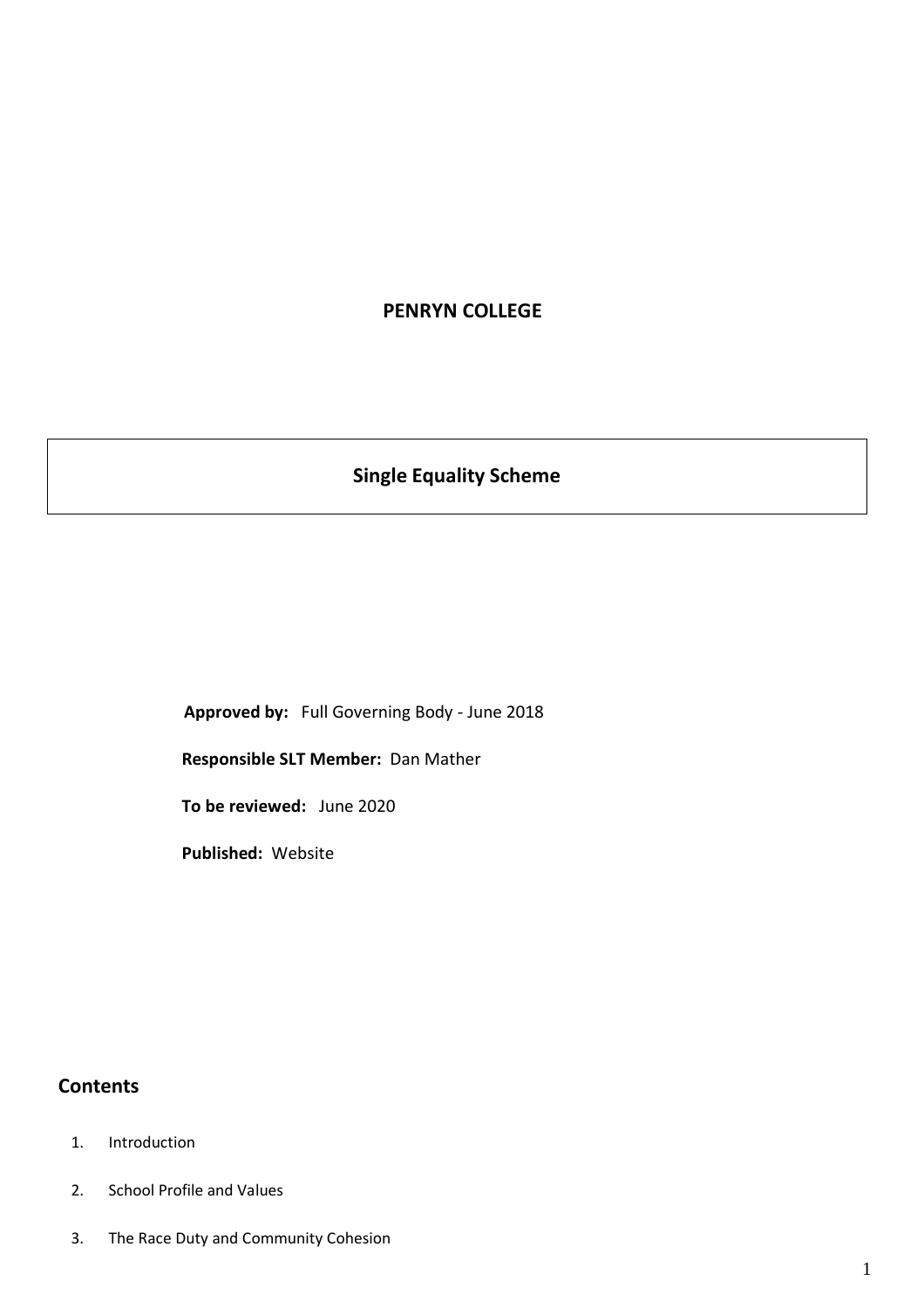- 4. The Disability Equality Duties
- 5. The Gender Equality Duties
- 6. Religion and Belief
- 7. Sexual Orientation
- 8. Age
- 9. Anti bullying and Discriminatory Policy Framework
- 10. Employment Practices
- 11. Equality Impact Needs Assessments
- 12. Consultation and Information
- 13. Equality Scheme Objectives
- 14. Roles and Responsibilities
- 15. Contracting and Procurement
- 16. Action Plan
- 17. Reporting and Reviewing the Scheme
- 18. Publication
- 19. Complaints

#### Foreword

Cornwall Council aims to be recognised as a leader of diversity and equality in its work and as an example of good practice in delivery of services and employment. This Scheme for Cornwall's schools reflects this ambition and the activities which will deliver this.

Equality of opportunity and social inclusion issues will ensure that all communities and organisations can truly benefit from and contribute to the improvements we are making, which are bringing long-term and positive benefits for Cornwall.

Success of Penryn College's Single Equality Scheme will require ownership by Governors, senior leaders, all staff, the school community, students, along with their partners.

The Cornwall School's Single Equality Scheme (CSSES) serves essentially two purposes: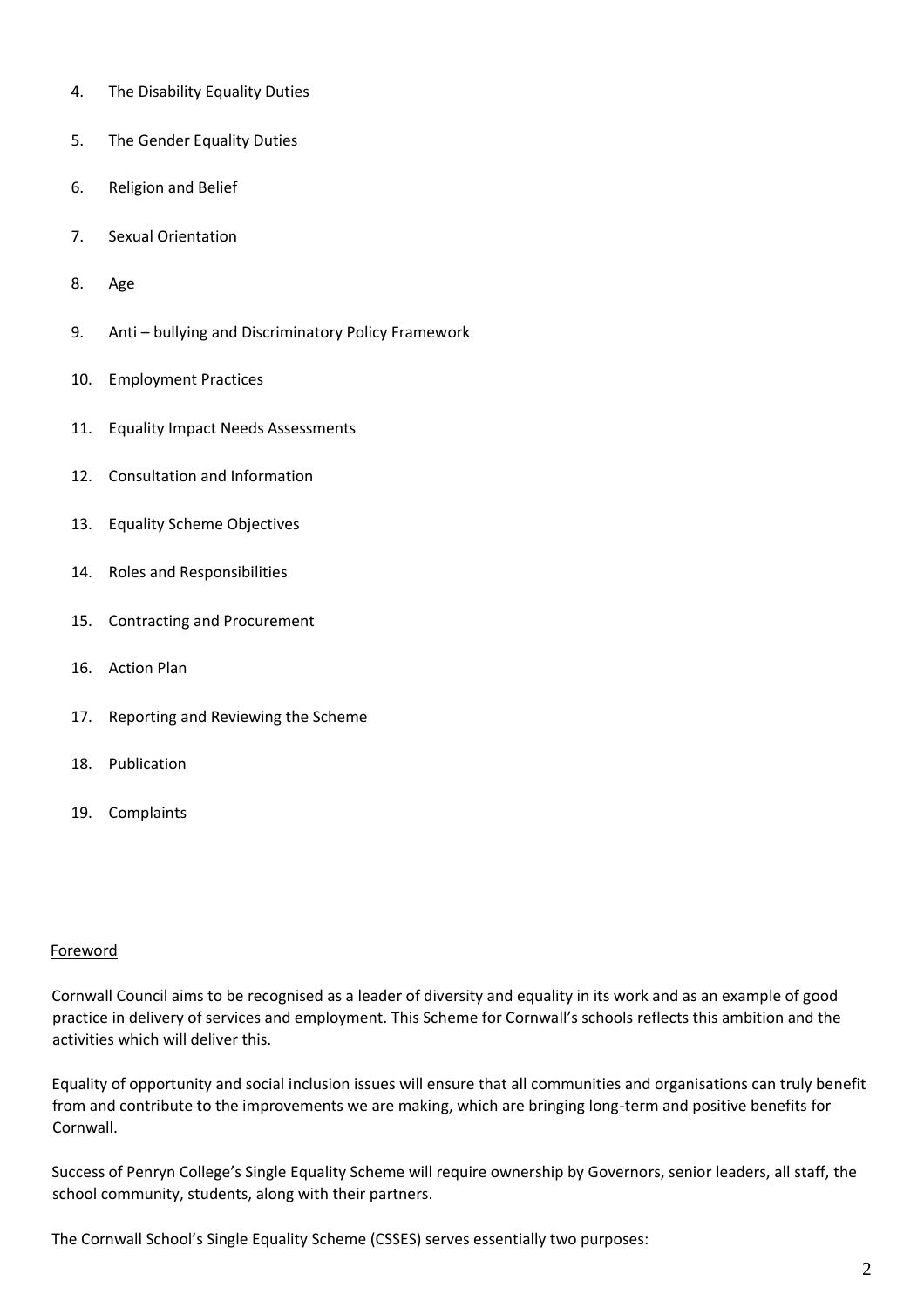- 1. To set out Penryn College's overall commitment to equality and diversity in one central document. The CSSES therefore contains:
	- $\checkmark$  Penryn College's approach to all six Equality Strands: race, religion and belief, sexual orientation, disability, age and gender (including transgender), and
	- $\checkmark$  How we will manage, plan and include its equality and diversity policy within its day to day work.
- 2. To act as the 'umbrella' document for both our statutory and non-statutory equality schemes. The CSSES therefore contains:
	- $\checkmark$  Penryn College's statutory equality schemes in relation to race, disability and gender
	- $\checkmark$  Penryn College's non-statutory schemes in relation to sexual orientation, religion/belief and age.

The CSSES will help schools to ensure that they focus more on the outcomes that matter to the community and people who use their services; and that their services are more accessible and delivered effectively.

The CSSES incorporates, for the first time, information, issues and potential areas for action in relation to sexual orientation, age and religion/belief. While there is no legal requirement to develop 'schemes' in these areas, broadening the approach to all six recognised equality strands illustrates their commitment to ensuring equality for all.

The CSSES has been updated to include all areas covered by The Equality Act 2010

#### **1. Introduction**

In the implementation of this Scheme we have moved from a focus on an individual response to an approach that builds on race, disability and gender considerations from the start and at every level of the school, at strategic, policy, management and classroom level. We need to be able to demonstrate what we have done and what we plan to do to improve opportunities and outcomes for pupils, staff, parents and other users of the school. This scheme will be monitored and delivered through the governors' role, School Improvement and Self-Evaluation process.

We will ensure that every pupil irrespective of race, disability, gender, religion and belief or sexual orientation is able to achieve high standards and that strategies are in place to tackle under– achievement. We will ensure that every pupil has access to the necessary support required to enable them to achieve their highest potential. We will ensure that the school's procedures for disciplining pupils and managing behaviour are fair, effective and equitable.

Our intention is to ensure that the adults working or volunteering in the school include as much as possible a balanced gender mix, appropriate representation of diverse ethnic groups and disabled people. We believe that this will provide good role models for pupils from all backgrounds.

We will involve pupils, staff, parents, carers, governors and all other stakeholders in the development of our Scheme. They need to be involved from the very start and their involvement will inform the preparation, development,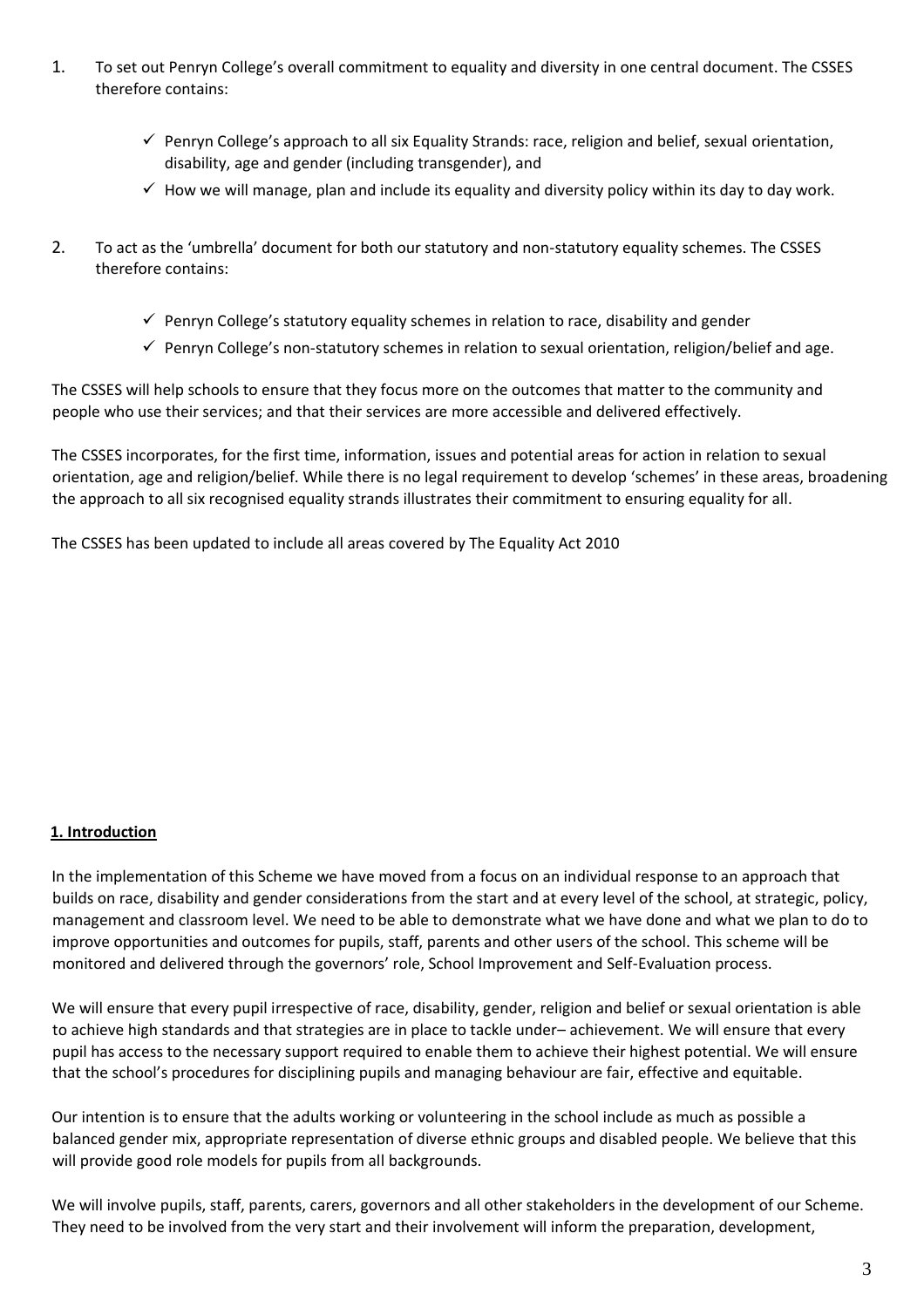publication, review and reporting of the Scheme. The aim is to ensure that we meet the needs of people from different ethnic backgrounds, boys and girls, and children and adults with disabilities.

#### **Our Vision and Aims for Equality and Diversity**

Penryn College is committed to equality of opportunity both as an employer and as an educational institution. This means that we will celebrate diversity and that we will actively work to ensure that no-one is discriminated against on grounds of race, gender, age, origin, disability, sexual orientation or religious belief.

As an institution we will promote good relationships among staff and pupils, creating an environment in which the potential of all stakeholders can be fully developed and in which equal respect is given to all employees, students and users of school services. We will create an environment that promotes equality of opportunity and that is free of all unlawful discrimination, harassment or victimisation. We will have clear and transparent processes so that any stakeholder can challenge any act that may contravene our Equality and Diversity policy.

We will work in partnership with the local authority and their Diversity Service or any other regional or national agency to ensure that our policy and practice in this area are of the highest standard.

The care for every child at our school is central to our aims and provision. We work hard to promote principles of fairness and justice for all through the education that we provide and by ensuring that all students have access to the full range of educational opportunities that we provide.

#### **2. School Profile and Values**

Penryn College serves a catchment area that is 50% urban and 50% rural. A growing number of student from Black Asian Minority Ethnic (BAME) backgrounds attend Penryn College. However, compared to much of the country, we do not live in an ethnically diverse area. We believe that to prepare our students for a full role in Modern Britain it is essential that they understand and celebrate that Britain is multicultural and diverse.

Through our extensive Health Curriculum, our wider school curriculum, and through our SMSC Voting Voice and SMSC Leaders, we seek to not only combat discrimination, but promote a cohesive community at Penryn College where our students are confident to discuss issues of diversity and equality, whilst always remaining tolerant and respectful.

All acts of intolerance are not accepted and we encourage staff and students to challenge such incidents when they occur. Where such incidents do occur, we record all incidents on a 'Diversity Incident Form' – which are reported to the Local Authority.

#### College Statement:

In accordance with the whole school aims and our equality and diversity vision and aims statement, we pledge to respect the equal human rights of all our students working within the ECM framework and to educate them about equality and diversity.

We will also respect the equal rights of our staff and other members of the school community- those who work in partnership with us; those who use the school facilities both within and outside of the curriculum; our governing body; our wider community.

In particular, we will comply with relevant legislation and implement school plans in relation to race equality, disability equality, age equality and gender equality.

Roles and responsibilities, commitment and accountability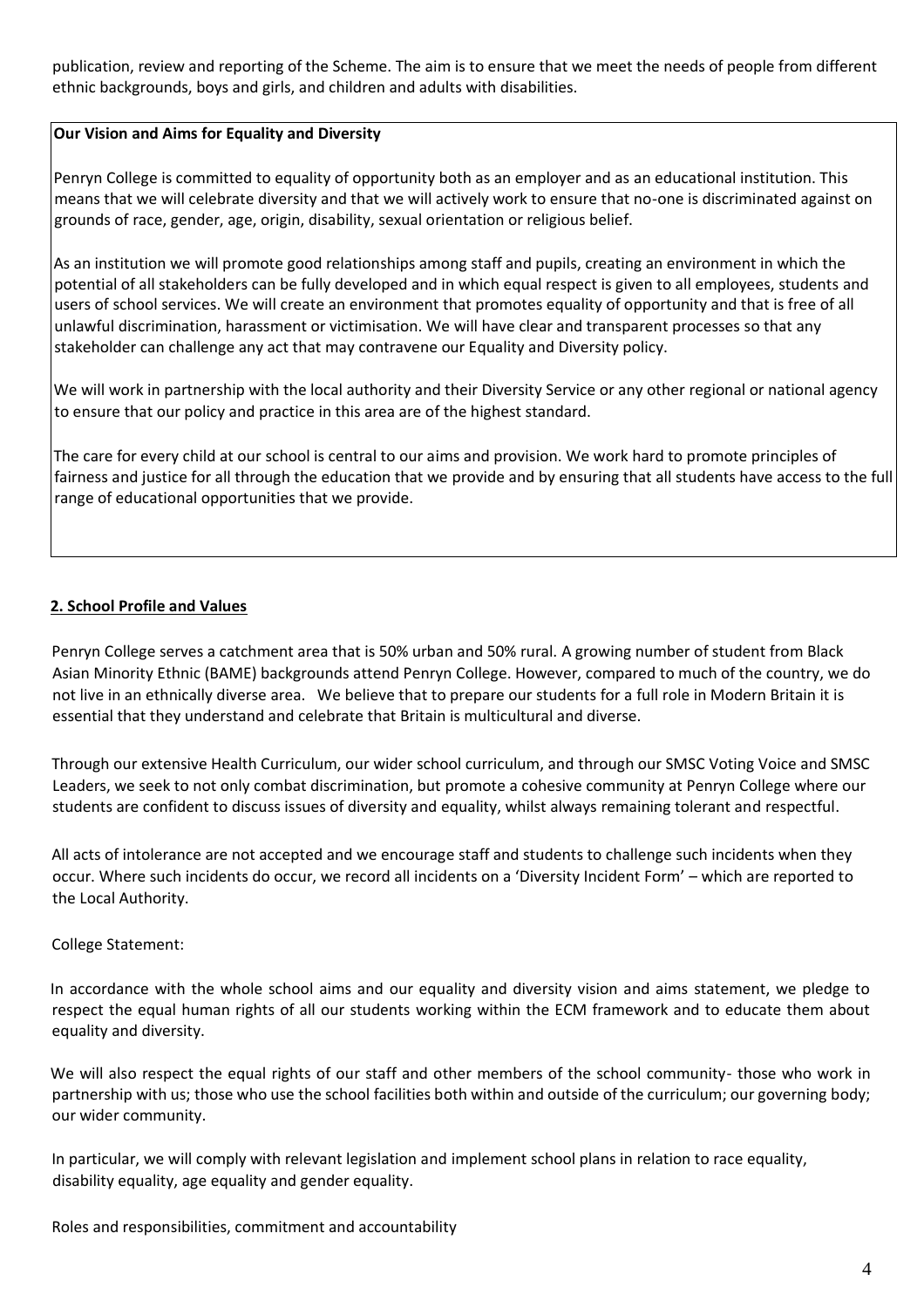The CSSES will mainstream equality issues by:

- Integrating equality issues into all our key policies, service planning arrangements and performance management framework;
- Ensuring that the School's short, medium and long term planning contributes towards this scheme;
- Ensuring that arrangements are in place to monitor and report on our progress against our action plans as well as our progress on integrating equality issues; and
- Ensuring that we engage effectively with stakeholders and local communities in delivering and monitoring the scheme.

#### **3. The Race Duty and Community Cohesion**

#### Race

Penryn College recognises that Black, Asian and Minority Ethnic [BAME] people experience discrimination on the basis of colour, race, nationality, religion and ethnic origin. This discrimination manifests itself in all areas of their lives such as housing, employment, education and access to services. Racial harassment and violence is one of the most serious consequences of racism, damaging people emotionally and physically and limiting life choices and opportunities. The School will take all necessary measures to prevent and tackle racial harassment and assist BAME people to live in freedom from harassment and to feel safe as they enjoy and achieve throughout their education.

The School is committed to working for the equality of all ethnic groups and the Governing Body understands its accountability.

Under the duty in the Race Relations (Amendment) Act 2000 to promote racial equality we will:

- 1. Tackle unlawful discrimination by:
	- Keeping accurate records of all ethnic and faith groups, their backgrounds and needs and how we respond to them;
	- Dealing with complaints of discrimination and harassment speedily according to Local Authority Guidance, Guidelines for Challenging and Dealing with Racial Harassment in Schools and notify complainants of the outcomes and action taken;

Encouraging dialogue between different racial groups on the appropriateness of our service offer; Prevent racial discrimination, and to promote equality of opportunity and good relations between members of different racial, cultural and religious groups.

- 2. Support cohesion by:
	- Promoting activities that celebrate our common experience as well as those that recognise diversity generally and foster understanding and respect for the culture and faith of all our learners and their families;
	- Encouraging learners and their families of all ethnic groups to participate fully in all aspects of school life;
	- Using our support for the voluntary and community sector to promote good race relations;
	- Countering myths and misinformation that may undermine good community relations;
- 3. Work in partnership with Black, Asian and Minority Ethnic individuals and groups to:
	- Promote the active participation of minority communities in shaping the future of our school;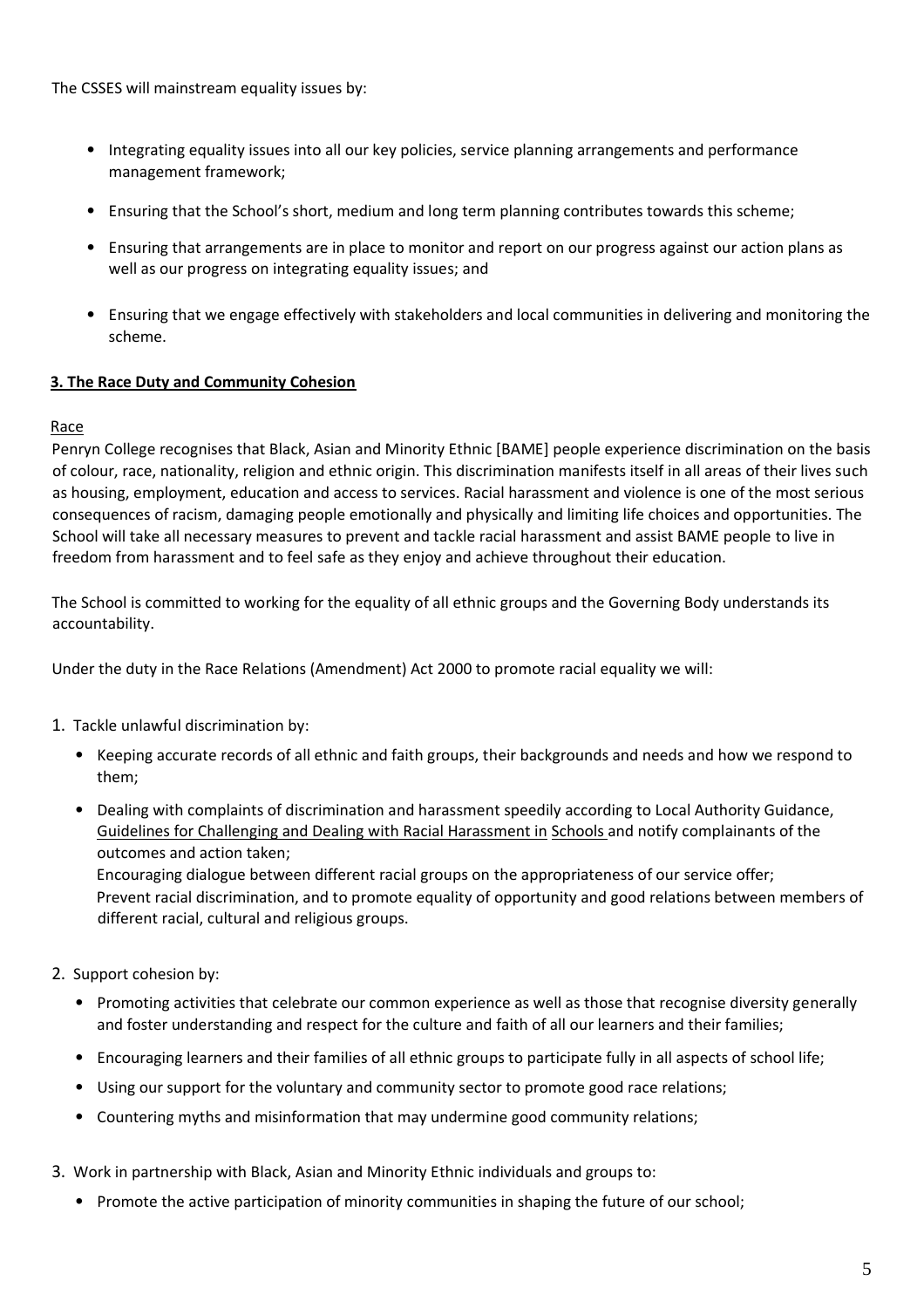- Ensure the school staff (both permanent and temporary), learners and their families as well as our partners and the wider community fully understand the principles of good race relations.
- Expand access across all communities and in all areas of school activity.
- Ensure the policy is also part of short, medium and long term planning arrangements that the school already makes, and our actions and objectives are met through our Race Equality Action Plan (REAP).

Our REAP has been created by our team of SMSC leaders who have created and led our 'Not my business' campaign. In addition they have created and set our new diversity and equality targets for the next 3 years.

We have developed our (REAP) for putting our Race Equality Plan into practice, and it is part of the School Development Plan. The REAP has clearly defined roles and explains what the school will do if the policy is not followed.

Our Race Equality Policy will form part of the School Equality Scheme, and a review will commence from April 2019 to meet the requirements of the scheme.

We will report on progress annually and the review of our race equality policy will be brought in line with the review for the School Equality Scheme.

Race Equality Action Plan priorities are identified and approved every 3 years.

### Community Cohesion

We understand our duty to Promote Community Cohesion as part of the response to the duties contained in the Race Relations (Amendment) Act 2000. Our school already considers this to be a fundamental part of our role.

We understand that Community Cohesion is the process that should happen in all communities to ensure that different groups and individual people get on well together. It should also allow for new residents and existing residents to adapt to one another.

We develop our students' understanding of community cohesion through our comprehensive Health Curriculum, our assembly and SMSC Voting Voice tutor programme, and through the promotion of our 'Not my Business' Campaign, created and led by our SMSC Leaders.

Our aims and practice regarding Community Cohesion are set out in the college's Community Cohesion Policy.

We will evidence our effectiveness for OFSTED by demonstrating:

- A widely shared sense of the contribution of different communities to a shared vision.
- A strong sense of individual rights and responsibilities within the school community. That all children and parents feel they are being treated fairly and have the same opportunities. That children trust the school to act fairly.
- We have strong and positive relationships.
- We involve student in decision making where possible, especially through anti-bullying work, our 'Not my business campaign, and the work of our SMSC leaders.

#### **4. The Disability Equality Duties**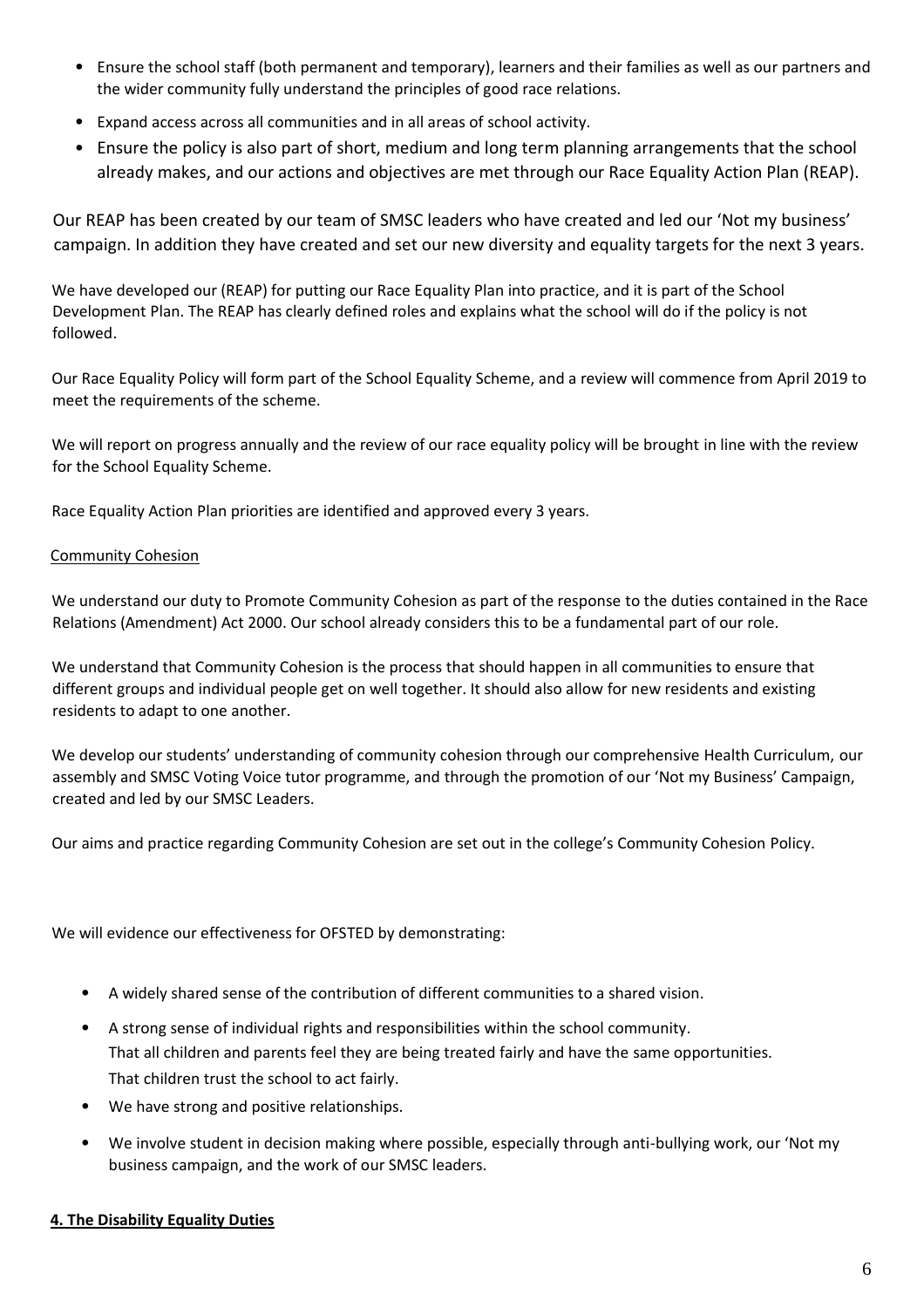#### Disability

Penryn College's commitment to disabled learners, their families and staff's equality has four objectives:

We will promote equality for disabled people by:

- Removing barriers to accessibility, particularly in relation to education, employment and access to services, information and buildings;
- Encouraging good practice by our partners through our advisory capacity;
- Upholding the Social Model and our guiding principles in our role in procurement and in our partnership duties.

We will tackle discrimination against disabled people by:

- Promoting positive images of disabled people;
- Challenging patronising or discriminating attitudes;
- Making the environment as safe as possible for and challenging antisocial or bullying behaviour against, or harassment of, disabled learners, staff and families.

We will support disabled learners to achieve their full potential by:

- Providing where possible, support, assistance and care to disabled learners to enable them to lead independent lives;
- Supporting the formation of groups, networks and services for disabled learners and disabled employees of the school and people who are disabled in the community;
- Supporting disabled learners, staff and carers according to their individual need.

We will work in partnership with disabled learners and their carers and staff by:

- Enabling disabled learners, their families and disabled staff active participation;
- Involving disabled learners, their families and disabled staff in the changes and improvements we make;
- Consulting with disabled learners, their families and disabled staff on issues affecting them rather than with people acting on their behalf.

We welcome the requirements of the Disability Equality Duty and this section sets out our commitment to meeting the Duty. Our Scheme shows how we promote disability equality across all areas of the school, to disabled pupils, staff, parents, carers and other school users.

When carrying out our functions, we will have due regard to the need to:

- Promote equality of opportunity between disabled people and other people.
- Eliminate discrimination that is unlawful under the Disability Discrimination Act (1995).
- Eliminate disability related harassment.
- Promote positive attitudes towards disabled people.
- Encourage participation of disabled people in public life.
- Take steps to meet disabled people's needs, even if this requires more favourable treatment. Monitor staff and learners by disability. Have a Disability Equality Scheme.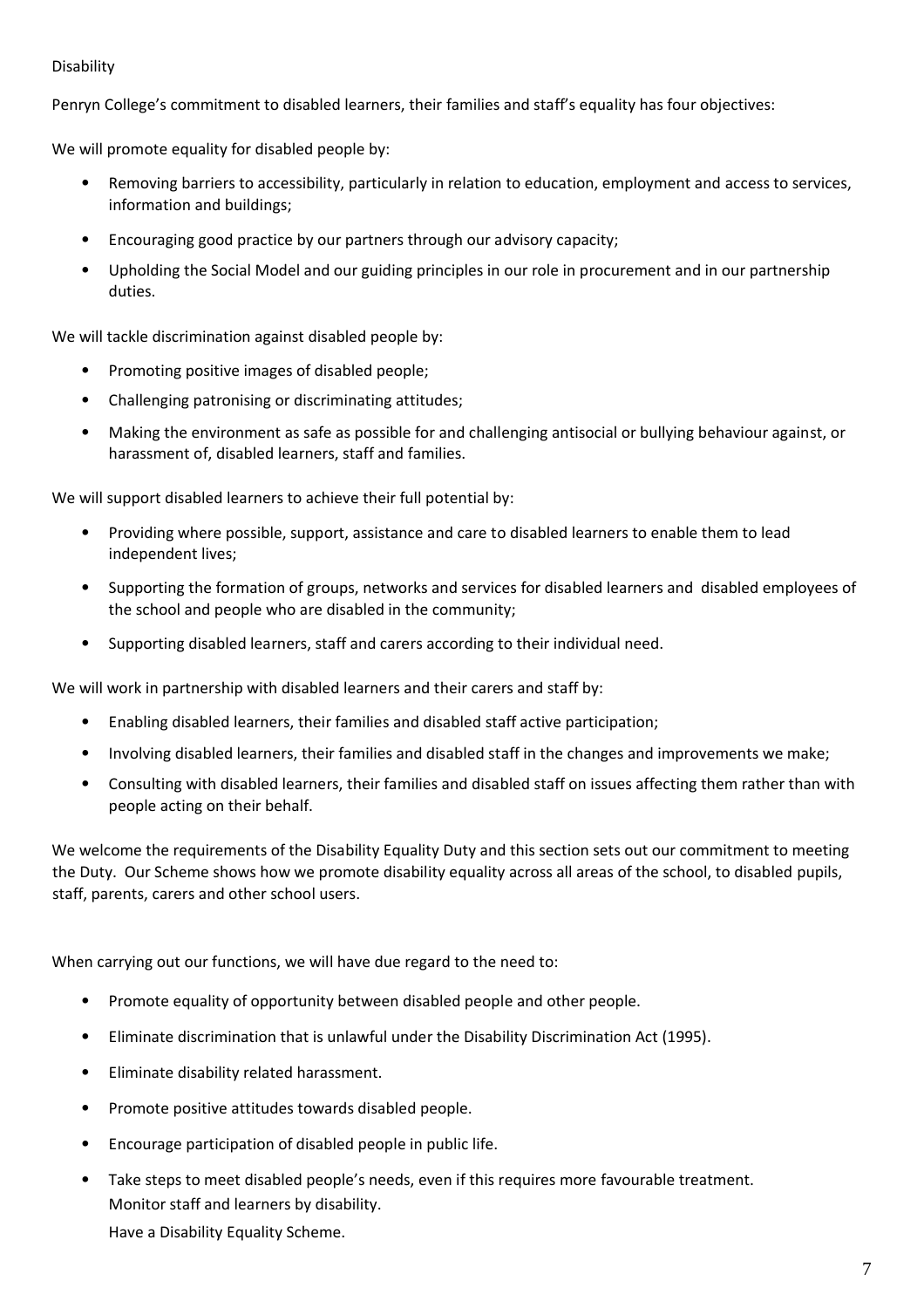We plan to increase access to education for disabled pupils by:

- Increasing the extent to which disabled learners can participate in the school curriculum.
- Increasing the inclusion of positive images of disabled people across the curriculum.
- Improving the environment of the school to increase the extent to which disabled learners can take advantage of education and associated services.
- Improving the delivery of information to disabled learners, to the standard of which is provided in writing for learners who are not disabled.

Our buildings were completed in 2008. They conform fully to all legislative requirements regarding DDA. Students, including those with mobility issues, were consulted with during the planning. We continue to consult with disabled students and staff about how we can improve access, celebrate the achievements of disabled people and ensure our curriculum covers disability issues. Details of this are in the action plan.

#### **5. The Gender Equality Duties**

Penryn College is committed to combating sex discrimination and sexism and promoting the equality of women and men. We recognise that society has stereotypes for both women and men, and both women and men can lose opportunities because of these stereotypes. The School is aware that staff with caring and domestic responsibilities may need to work part time or flexible working hours. We will work in partnership with other agencies to eliminate sexual harassment, domestic violence and other hate crimes. Penryn College is also committed to ensuring the rights, under the Gender Recognition Act 2005, of transgender students. We also take account of guidance set out [Cornwall](https://www.cornwall.gov.uk/media/13620644/schools-transgender_guidance_booklet-2015.pdf)  [Schools Transgender Guidance w](https://www.cornwall.gov.uk/media/13620644/schools-transgender_guidance_booklet-2015.pdf)hich has been written in collaboration with The Intercom Trust, Devon and Cornwall Police, Cornwall Council and Head Teachers. It is the first of its kind within the UK to be incorporated into schools and colleges, specifically aimed at supporting Transgender pupils and students.

It is a pioneering piece of partnership working showing that Cornwall can be at the forefront of making improvements in understanding and supporting pupils and students that identify as Transgender who are in education

We welcome the requirements of the Gender Equality Duty and this section sets out our commitment to meeting the duty. We will give due regard to the need to:

- Eliminate unlawful discrimination and harassment on the grounds of sex, including domestic violence, sexual violence, bullying and exploitation.
- Promote equality of opportunity between women and men in all of our functions.

At Penryn College we demonstrate our commitment to gender equality by:

- Regular scrutiny of exams and report data to identify underachieving groups. This has led to a current focus on underachieving girls
- The equality audit demonstrates where gender issues are addressed in the curriculum
- Our ICT, anti-bullying and e-security policies all reinforce our values here We conform fully to LA policy in all aspect of pay equality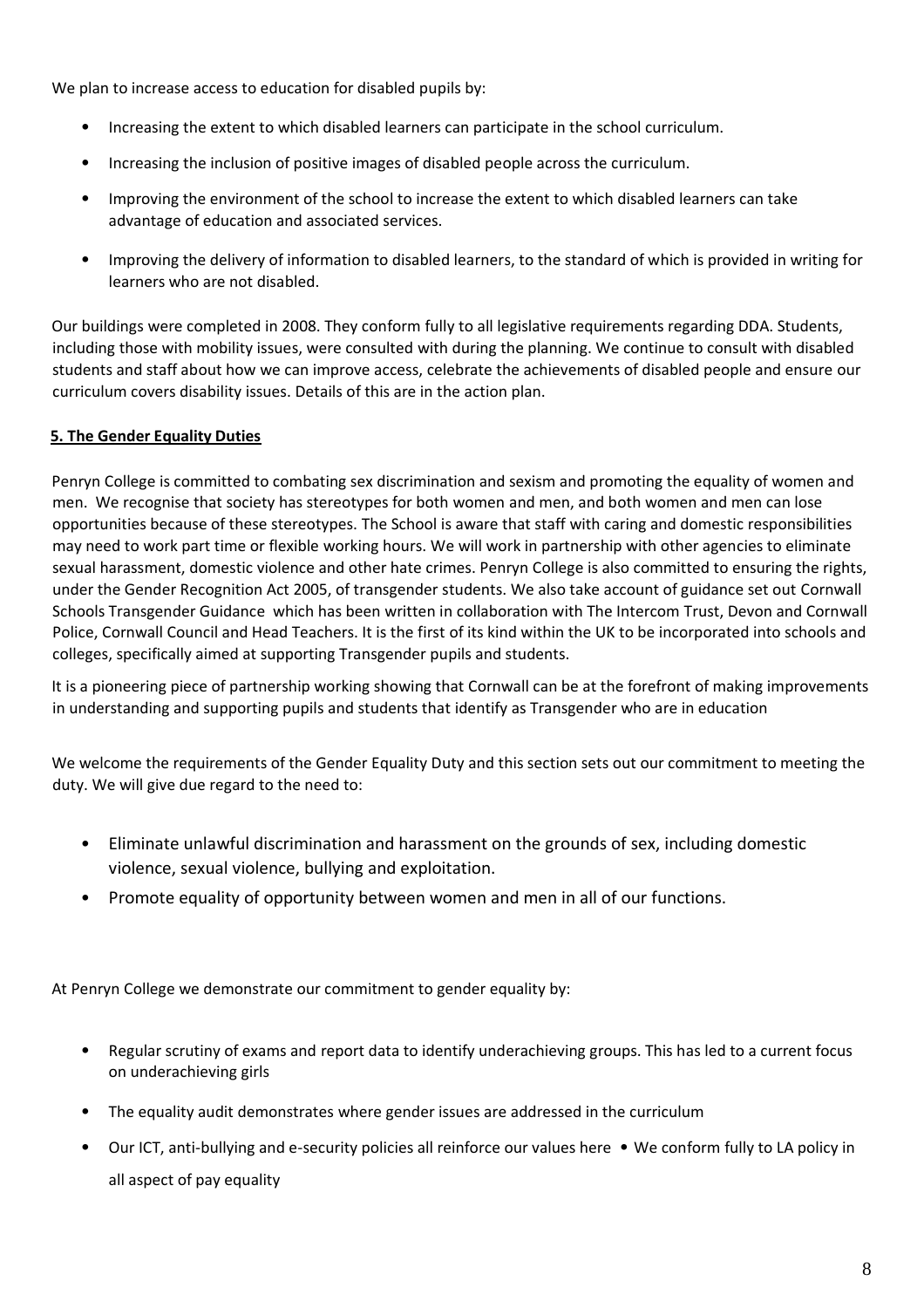#### **6. Religion and Belief**

Penryn College recognises that people can face discrimination because of attitudes in society towards the faith communities to which they belong. Faith-based hate crime has been a new phenomenon in recent years, developing a character that is distinct from race hate crime.

Penryn College also recognises that a person's religious (or similar) beliefs may mean that they have different needs, demands and expectations, which require flexibility.

The School is committed to eliminating illegal discrimination and exclusion on the basis of religion or belief.

Our school recognises the need to consider the actions outlined by the Equality Act 2006 (Religion & Belief) which requires us to assess the impacts of our policies, functions and procedures have on promoting equality for people based on their religion, belief and non-belief. This commitment is demonstrated through:

- $\checkmark$  our comprehensive Health Curriculum
- ✓ our assembly and SMSC Voting Voice tutor programme
- $\checkmark$  through the promotion of our 'Not my Business' Campaign, created and led by our SMSC Leaders
- $\checkmark$  making provision for students to have space and dignity when practising their faith
- $\checkmark$  Flexibility to allow parents to request that their child be withdrawn from RE on moral/religious grounds

#### **7. Sexual Orientation**

Penryn College is committed to combating discrimination faced by lesbians, gay men and bisexual (LGB) people. We want to ensure equality of opportunity for LGB people across services and employment.

We will respect the rights of individuals to be open about their sexual orientation, tackle homophobia, challenge stereotyping and improve knowledge about LGB communities, both internally and to the community as a whole.

Our school recognises the need to protect learners from unlawful discrimination and harassment on grounds of sexual orientation as required by the Equality Act (Sexual Orientation) Regulations 2007. We are committed to taking a pro-active approach to preventing all forms of homophobia within the school and will assess the impacts of our policies, functions and procedures on promoting sexual orientation equality as part of the Equality Impact Assessment process.

We will deal with complaints of discrimination and harassment speedily and according to Local Authority Guidance and notify complainants of the outcome and actions taken.

As part of our targets for 2017-19, we will audit the curriculum to establish relevant curriculum coverage. We will also scrutinize records of bullying to ascertain the nature of name calling, etc. We will discuss findings with staff, pupils and parents. If necessary we will make alterations to our curriculum and carry out staff training.

#### **8. Age**

The School is committed to promoting equality of opportunity for younger and older people. We recognise that society has negative attitudes, stereotypes and myths about youth, ageing, younger and older people. These attitudes and beliefs can lead to both younger and older people being socially and economically disadvantaged, excluded and marginalised. We believe that younger and older people have the right to equality of opportunity and that they make a significant and valuable contribution to the community at large.

Age equality means securing the equal participation in society of people of every age, securing a balance between equal citizenship, equality of opportunity, equality of outcome and respect for difference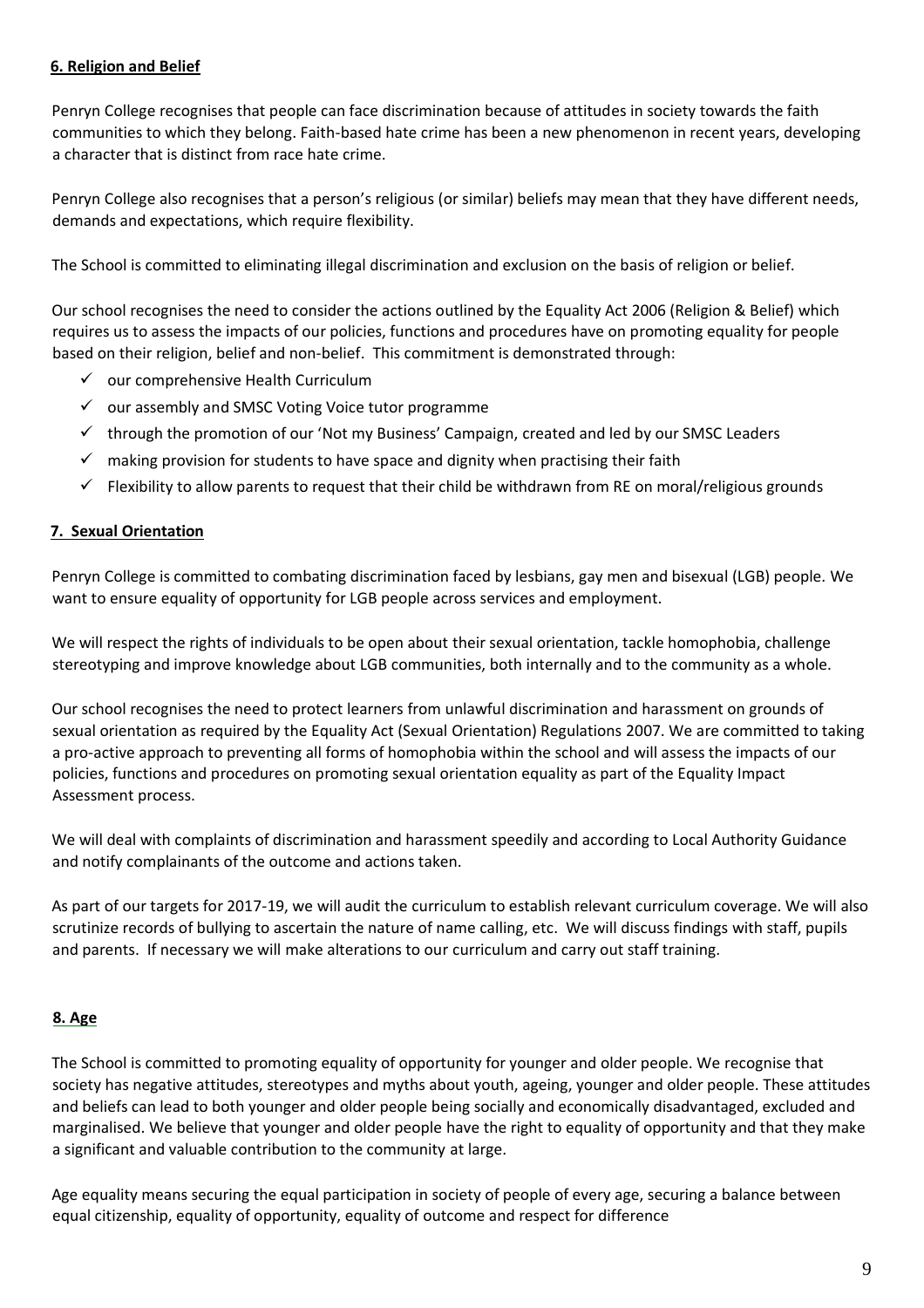- $\checkmark$  Penryn College recognises that the regulations make it unlawful on the grounds of age to:
- $\checkmark$  discriminate directly against anyone that is, to treat them less favourably than others because of their age unless objectively justified
- $\checkmark$  Discriminate indirectly against anyone that is, to apply a criterion, provision or practice which disadvantages people of a particular age unless it can be objectively justified
- ✓ Subject someone to harassment. Harassment is unwanted conduct that violates a person's dignity or creates an intimidating, hostile, degrading, humiliating or offensive environment for them having regard to all the circumstances including the perception of the victim
- $\checkmark$  Victimise someone because they have made or intend to make a complaint or allegation or have given or intend to give evidence in relation to a complaint of discrimination on grounds of age
- $\checkmark$  Discriminate against someone, in certain circumstances, after the working relationship has ended.
- $\checkmark$  Penryn College fully subscribes to these principles

#### **9. Anti-bullying and Discriminatory Policy Framewo**rk

Our School states clearly that all forms of bullying and discrimination are unacceptable and will not be tolerated. We have set out the measures that our school will take to address bullying and discriminatory incidents in our AntiBullying Policy. We submit data regarding bullying and discriminatory incidents to the Children, Schools and Families Service through the Anti-Bullying and Harassment Consortium and Local Authority Guidance.

Penryn College's anti bullying policy clearly sets out our response to the above statement and as such forms an integral part of this scheme.

#### **10. Employment Practices**

In our School we ensure that we observe the principles of equal opportunities in how we employ, develop and treat our staff.

At Penryn College we ensure that we observe and implement the principles of equal opportunities in how we employ, develop and treat our staff, and have the following polices that reflect this:

Staff Continuing Professional Development Policy (covered by school Performance Management and Appraisal policies)

Staff Disciplinary Procedure agreed (Penryn College Disciplinary Policy)

Staff Grievance Procedure agreed (Penryn College Grievance Policy)

Staff Pay Policy (Penryn College Pay Policy)

Staff Performance Management Policy (Penryn College PM Policy)

Staff Performance Management Policy (Support Staff) (Penryn College PM Policy)

Staff Planned Retirement Procedure (We follow County guidelines)

Staff Recruitment Policy (We follow County guidelines)

Staff Redundancy Policy (We follow County guidelines)

Whole School Violence at Work Policy (Penryn College Violence at Work Policy)

## **11. Equality Impact Assessments**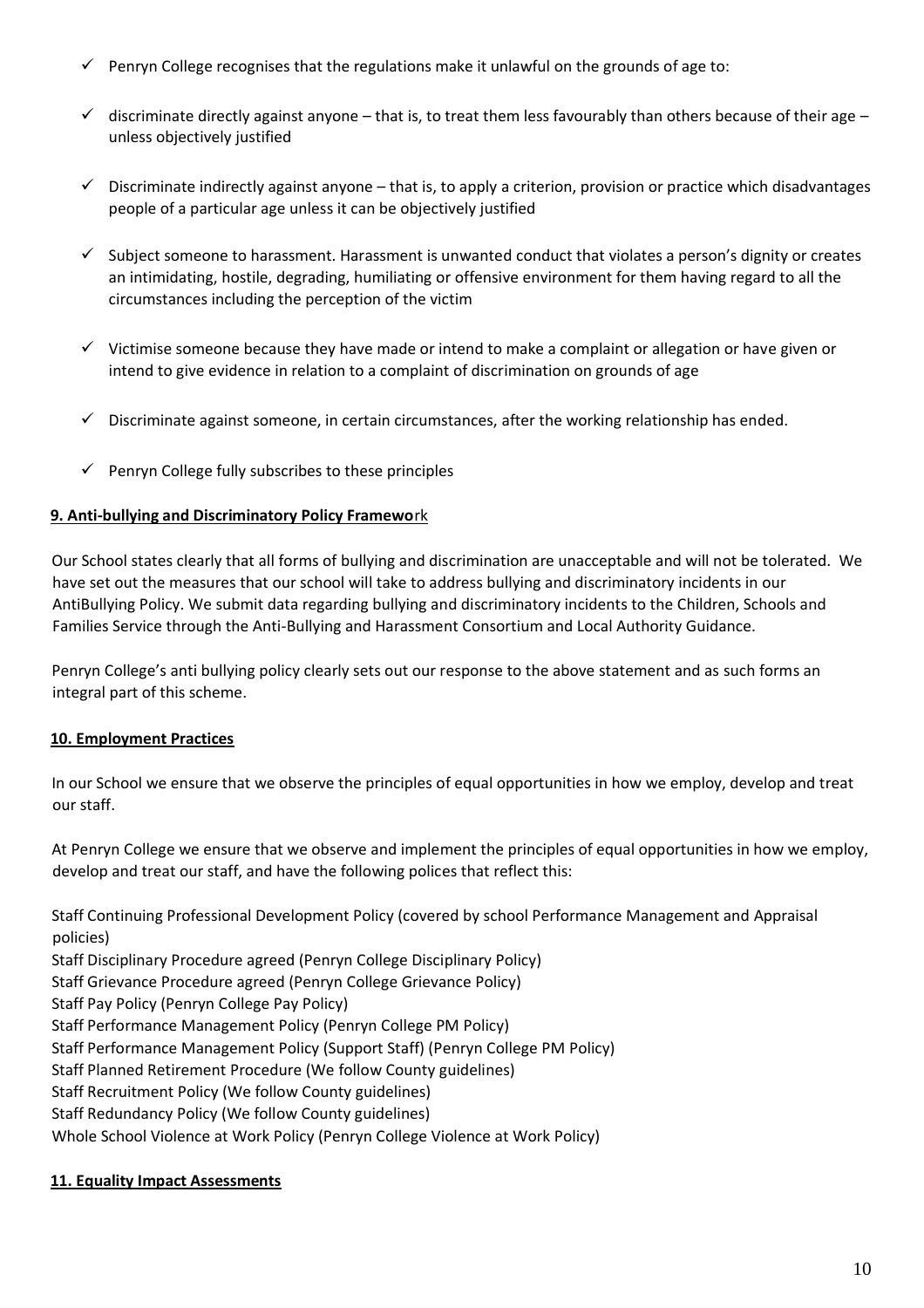We are reviewing key policies, functions or procedures that have been assessed as relevant to meeting the duties set out under race, gender, disability and religion or belief legislation. In line with best practice we will also assess the impact of our key policies, functions and procedures on promoting sexual orientation equality.

The main system by which we will assess the impact of our current policies, functions or procedures will be through carrying out Equality Impact Assessments.

We need to understand whether our policies and services are meeting everyone's needs and that anyone who needs to can get access to them. To do this we undertake Equality Impact Assessments (EIA) to test how we are doing at the moment and what can be done better in the future. An EIA is a way of deciding whether a policy or service has a "positive, negative or neutral impact" on some sections of society. It can also be used to test future policies or services. The impacts enable us to take into account the needs of women or men, Black, Asian and ethnic minority groups, disabled people, people's religion or belief, sexual orientation or age. We follow the Council guidance and staff and Governors who are responsible for carrying out these assessments have attended relevant training.

Penryn College carries out EIAs on all policies at the point of review. Specific Impact assessments are identified in the action plan.

#### **12. Consultation and Information**

The following consultation has been carried out 2017-18:

- $\checkmark$  Meeting with parents' forum to discuss targets
- $\checkmark$  Discussion with student council to identify targets and assess progress towards them
- $\checkmark$  Audit with HODs to identify the school equality and diversity curriculum
- $\checkmark$  Meetings with groups of minority students, including disabled, Gifted and talented and racial minorities
- Department meeting to review and advise on our college curricular targets
- $\checkmark$  Presentation and discussion with governors and governors sub-group
- $\checkmark$  Regular reports and review at SLT meetings

#### **13. Equality Scheme Objectives**

This section sets out the objectives we have identified in order to eliminate discrimination and harassment and promotion of equality in relation to gender, race, disability, religion or belief and sexual orientation.

This information is contained in the 2017-19 action plan

#### **14. Roles and Responsibilities**

The Governing body accepts their responsibility to promote equality and eliminate discrimination and harassment, as outlined in the scheme.

An identified member of the SLT will be responsible for monitoring and reporting on all aspects of equality and diversity. They will consult widely and research to identify, share and evaluate the action plan. Where there are incidents of bullying in relation to race, gender or sexual orientation – these are reported and reviewed by our Governors Safeguarding Committee.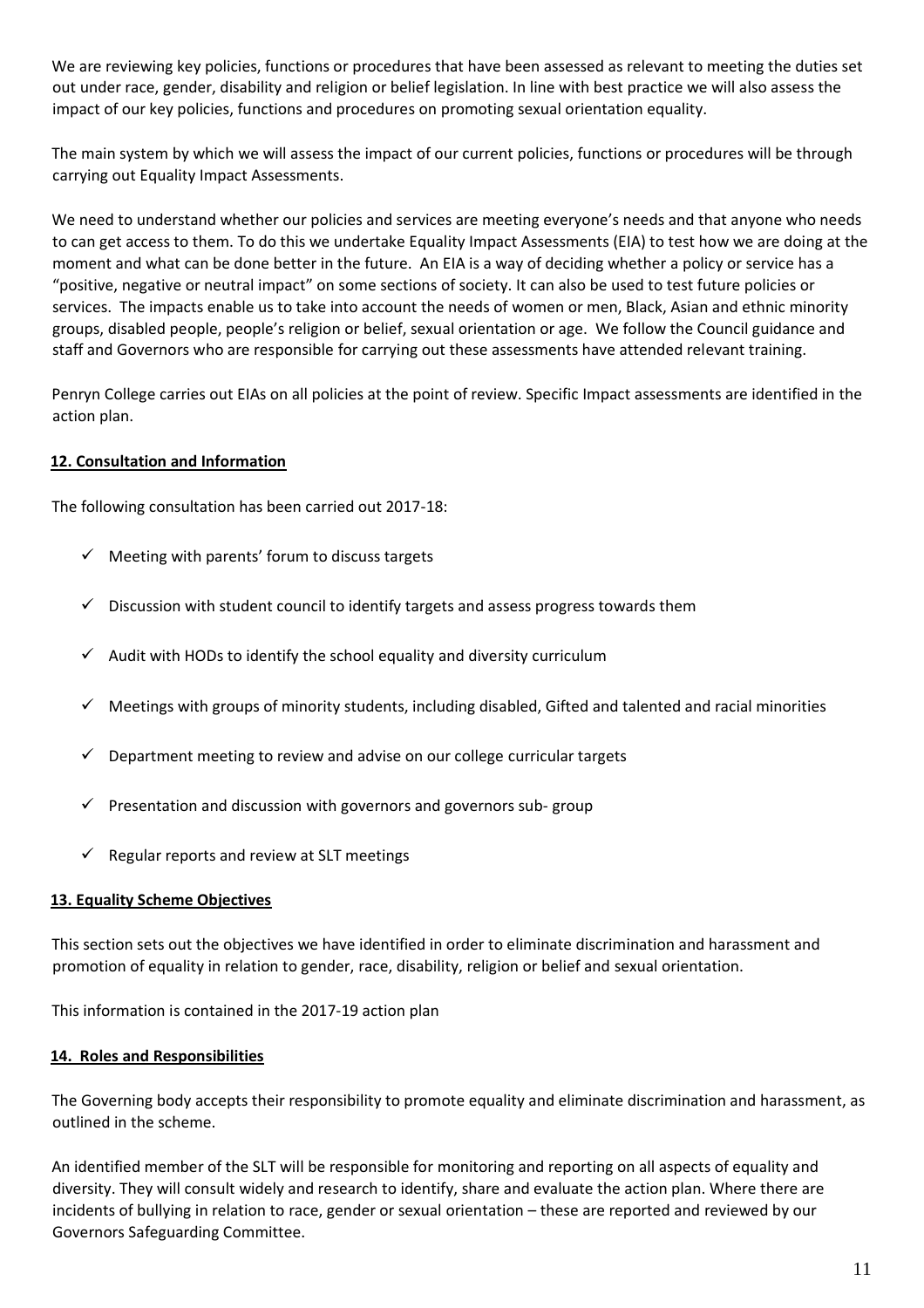Roles and Responsibilities are as follows:

#### The Governing body and Headteacher:

Governors will be responsible for approving and ensuring diversity and equality targets are reviewed. Targets will be set at least every 3 years and reviewed annually

### The Impact Assessment Team:

This team, consisting of the Assistant Headteacher for Diversity, the Business Manager, link governors and SENCO, will collate the data and monitoring that occurs and formulate it into a report to governors, including targets. If staff, parents, governors or pupils require information about diversity issues or have an issue they wish to raise about them, this team will be the link. The Assistant Headteacher acts as the gatekeeper for this group.

### The Business Manager:

This officer will be responsible for ensuring that all posts advertised fulfil diversity and equality objectives. S/he will also be responsible for monitoring and reporting on relevant staff issues. S/he will work with the SENCO to ensure that the building meets the needs of all pupils. This person will be responsible for ensuring that all users of the site are aware of our equality and diversity statement and adhere to it in all their dealings with the school

### The SENCO:

The SENCO will work with the Business Manager to ensure that facilities and buildings are as accessible as possible, meeting or exceeding legislated requirements and so meeting the needs of all pupils. S/he will also support teaching staff and LSAs to ensure that the physical and emotional needs of SEN pupils and all those with particular learning needs are met.

### The Office Manager:

This member of staff will work closely with the Assistant Headteacher to ensure that the school has in place all the administrative systems required to monitor diversity and equality. This includes behaviour data, exam data, etc.

#### Assistant Headteacher- Equality and Diversity:

This member of the SLT will be responsible for ensuring all staff are clear about school policy and practice relating to diversity and equality. They will work with the deputy responsible for staff development to identify training needs and provide training. They will organise and establish systems for monitoring equality and diversity in all aspects of school life. They will present the annual diversity report to SLT and governors and advise governors on target setting. They will actively consult with a range of stakeholders by questionnaire and through focus group meetings. They will convene and organise the workings of the Impact Assessment team.

#### Senior Leadership Team:

All senior leaders will work with their link members of staff to ensure that the Equality and Diversity agenda is fully operational. Whenever a policy is presented to the governing body, the member of the SLT responsible for it will scrutinise it for Equality and Diversity issues.

#### Heads of Department:

Heads of Department will lead their teams in reviewing their teaching and learning to examine how well content and teaching styles reflect the equality and diversity brief. When necessary they will set targets and monitor using the annual departmental development planning system. As part of their examination feedback in September, Heads of Department will report on students from minority groups.

#### Heads of House/Year:

Heads of House will be a key conduit for information here. They will meet with a small focus groups of students regularly to examine equality and diversity issues. Feedback from these meetings will inform annual review. As part of their examination feedback in September, Heads of House will report on students from minority groups.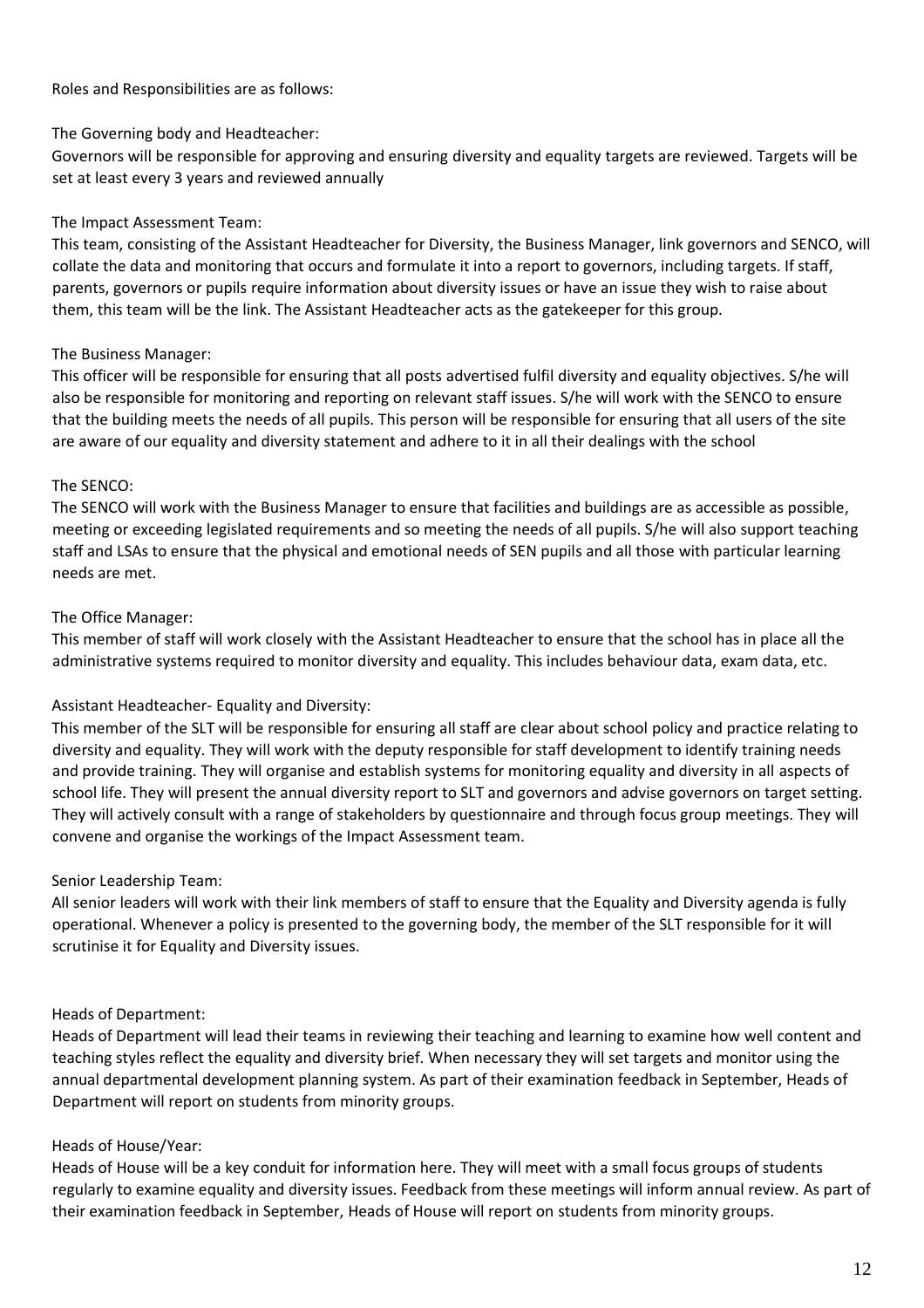The School Council and Student Support Group:

Both these students' bodies will be consulted in monitoring diversity issues, especially at annual review. They will also be consulted when it comes to target setting.

## All Staff:

All employees at Penryn College are expected to act and speak in a way that reflects the equality and diversity statement. Staff will report any discrimination they are aware of to their line manager or the Assistant Headteacher and promote diversity in their general speech, behaviour, relationships and teaching.

## **15. Contracting and Procurement**

As part of the School's approach to Equal Opportunities and Statutory responsibilities, the School is keen to ensure that the procuring of goods, works and services is carried out in a manner which:-

- Promotes equal opportunity
- Promotes good relations
- Eliminates discrimination (either direct or indirect).

In our approach to contracting with suppliers, we look to build business relationships with those Suppliers who support and apply similar principles of equal opportunities to ours within their own businesses. This forms part of our overall evaluation criteria when selecting suppliers.

The School is committed to ensuring that its service users and employees are not discriminated against because of age, disability, sex, sexuality, race, colour, ethnic origin, or religion.

This commitment extends to suppliers working on behalf of the School and it expects its suppliers to promote equality and remove discrimination, providing services for all. If you are successful you will be expected not to discriminate and comply with all statutory obligations.

UK Legislation states that local authorities must consider equal opportunities in their contracts. The Acts listed below control the way in which the college considers equal opportunities issues:-

- Race Relations Act 1976 and Race Relations (Amendment) Act 2000
- Sex Discrimination Act 1975
- Sex Discrimination (Gender Reassignment) Regulations 1999
- Disability Discrimination Acts 1995 and 2005
- Equality Act (Sexual Orientation) Regulations 2007
- Equality Act (Religion or Belief) Regulations 2007
- Equal Pay Act 1975
- Age Discrimination Act 2006
- Gender Recognition Act 2004

Irrespective of size, where a firm employs people, then the requirements of employment legislation should be met. We use the legal framework that the law provides to encourage suppliers to use equal opportunities policies and practices. Under the above mentioned Acts, the School must promote equal opportunities in employment and service delivery.

This legislation allows local authorities to place certain responsibilities on Suppliers who deliver services that have an effect on the public, to provide evidence that they are providing equal opportunities.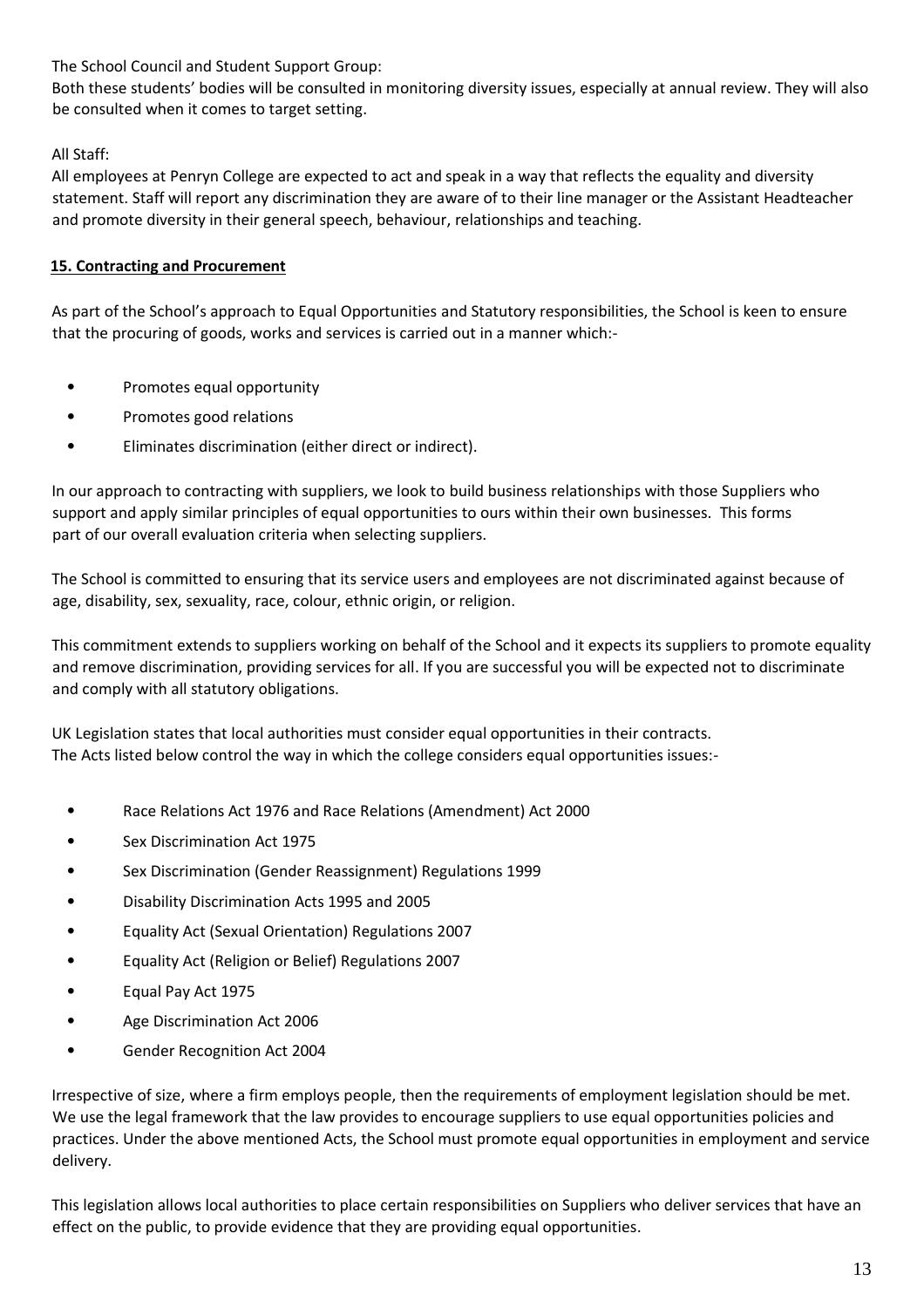#### Contract Clauses

All contracts for goods and services will have a requirement to adhere to the School's standard terms and conditions and contains the following specific clause on equality.

'The Supplier shall at all times comply with the requirements of the Disability Discrimination Act 1995 and the Race Relations Act 1976 and all other related statutory and regulatory requirements and the college's policies and procedures copies of which are available on request relating to equal opportunities and shall not treat any person or group of people less favourably than another on the grounds of race, colour, religion, ethnicity, gender, age, disability, nationality, marital status or sexual preference.

The contract clause covers both contractors and sub-contractors and their obligations under current UK legislation covering gender, race, religion, disability, sexual orientation and age. Additional clauses relating to equalities may be included in relation to certain contracts depending on the nature of the requirement.

#### **16. Action Plan**

Our action plan shows explicit objectives for race, disability and gender issues and also objectives for religion or belief and sexual orientation with:

- Clear allocation of lead responsibility
- Clear allocation of resources
- An indication of expected outcomes or performance criteria
- Agree indicators of progress towards the objectives
- Clear timescales
- A specified date and process for review
- How the action plan will be incorporated into a framework that has the oversight of a governing body, so that progress is checked.

#### **17. Reporting and Reviewing the Scheme**

In line with the requirements of the Scheme we will produce an annual report on progress and review and revise the Schools Equality Scheme every three years.

#### **18. Publication**

The Schools Equality Scheme is a published as a separate document and is available on request.

#### **19. Complaints**

If a member of the public feels that they have suffered harassment or been treated unfairly by the college because of their sex, colour, race, nationality, ethnic group, regional or national origin, age, marital status, disability, political or religious belief, sexual orientation or class, they should report this without fail through the School's complaints procedure.

Complaints by staff will be dealt with under the Grievance or Dignity at Work Policies, as appropriate.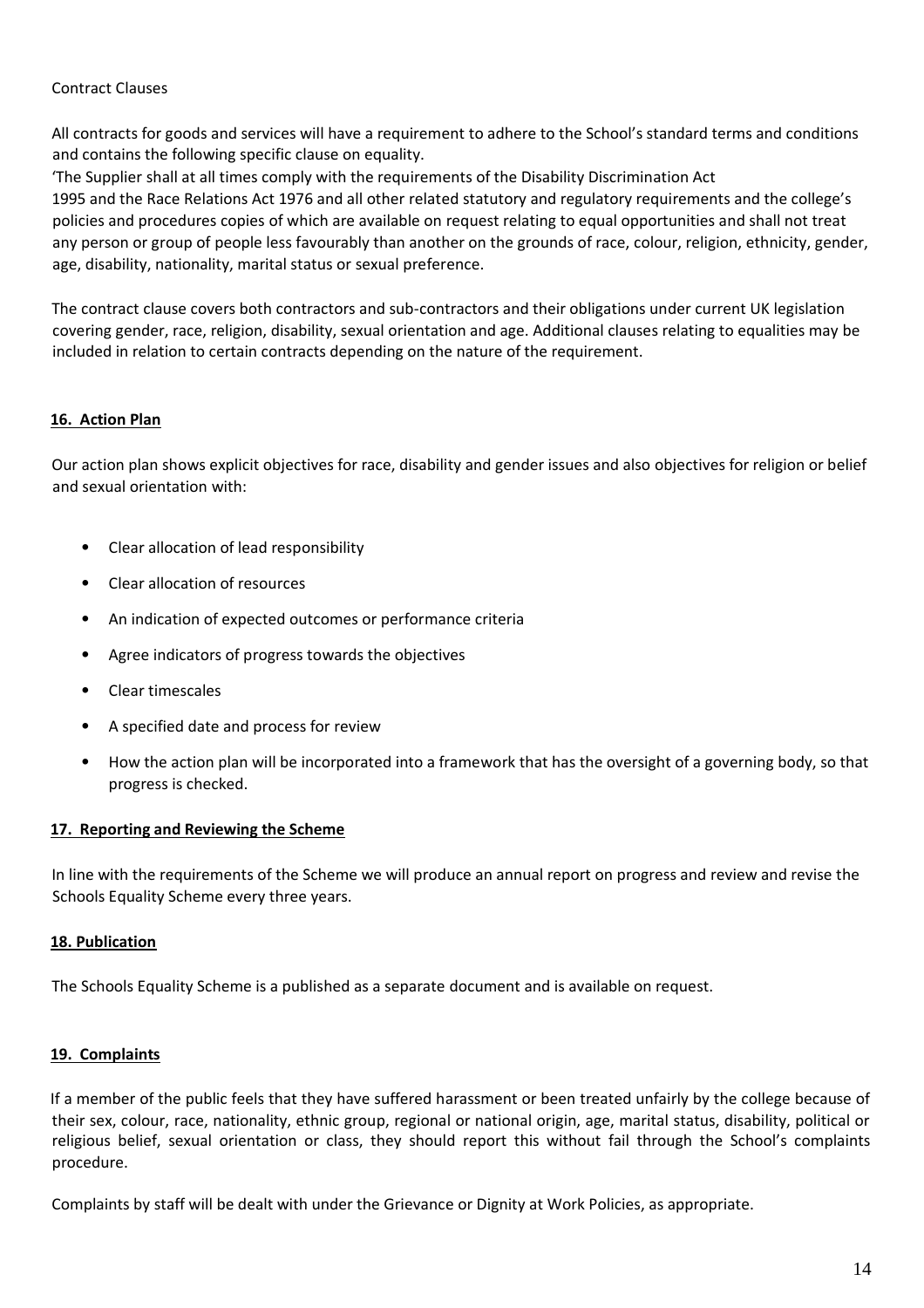We take all external and internal complaints seriously and will not tolerate any form of discriminatory behaviour. Complaints about staff will be investigated using the appropriate Local Authority Procedures.

Monitoring complaints is also another way of gathering information to see whether we are meeting our equality duties. We will report annually on complaints made and action taken as part of monitoring the CSES.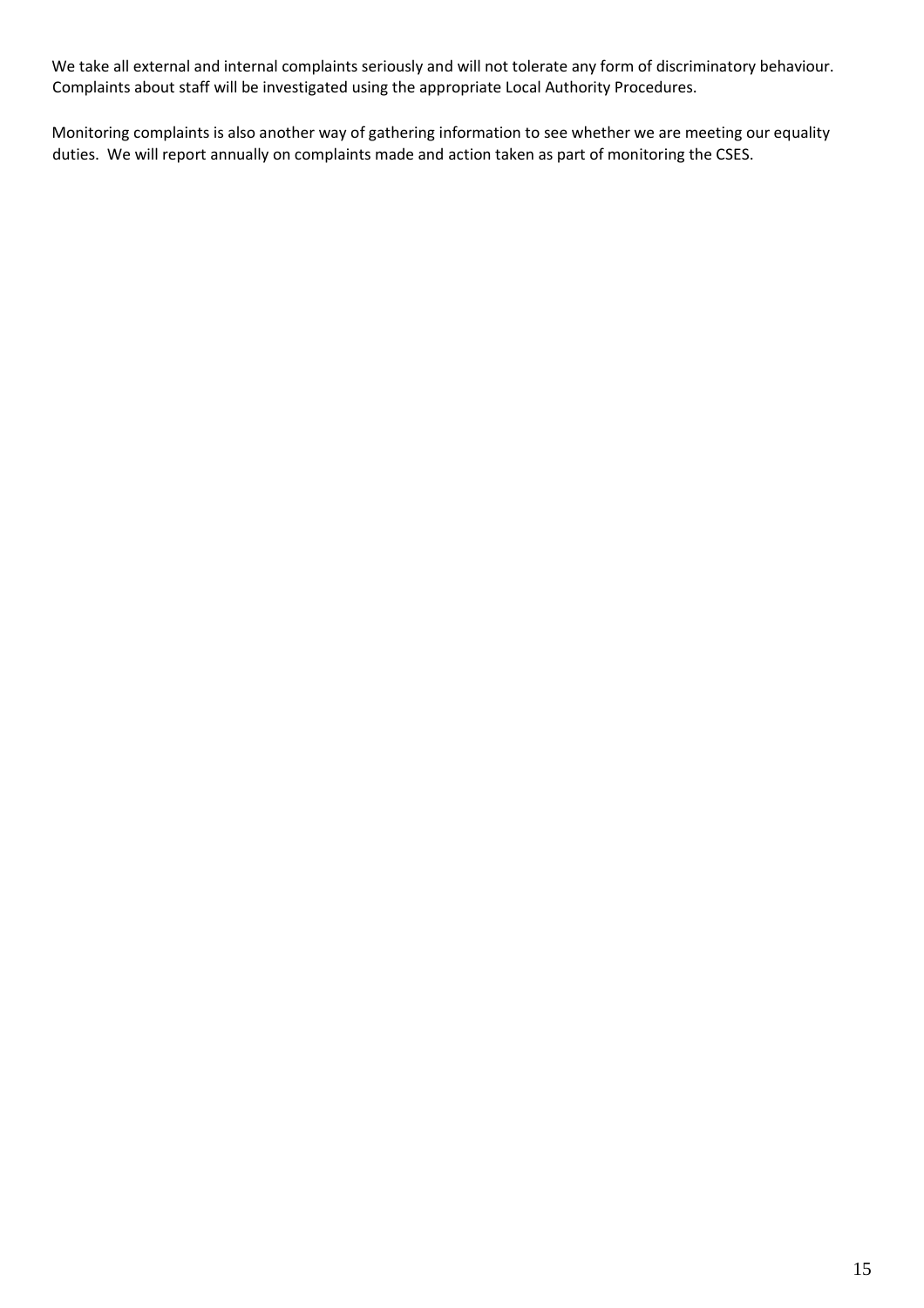## **Appendix 1**

## **Equality and Diversity Three Year Target**

#### An overview of the past 3 years

| <b>2014-17 Targets</b>                                                                           | <b>Headline Actions</b>                                                                                                                   |
|--------------------------------------------------------------------------------------------------|-------------------------------------------------------------------------------------------------------------------------------------------|
| To raise awareness of our equality and diversity<br>policy and aims                              | RESPECT weeks, Pennant articles and school events like visits<br>from Chinese and African students                                        |
| To further develop our curriculum so it is fully<br>inclusive                                    | Audits show good global coverage. AS range of cultures and<br>traditions feature in lessons. Disability and LGBT remain target<br>areas   |
| Use more positive images and examples of diversity<br>across the curriculum                      | Assemblies have featured powerful personal stories from<br>around the globe and living and achieving with disabilities.                   |
| To combat the use of racist language particularly by<br>Y7 students                              | Records show a reduction in this                                                                                                          |
| To involve students actively in this area giving them<br>a sense of responsibility and ownership | The council and student diversity focus group have contributed<br>largely to monitoring and planning the schools work here                |
| Develop robust and consistent methods of<br>monitoring equality and diversity across the school  | Record keeping systems for racism have been praised at a<br>county level. We now have SIMS records to cover all types of<br>victimisation |

During the past 3 years we have established and recognised some key benchmarks in this area. Students of all backgrounds feel safe and secure at Penryn College. They feel they are valued and that differences are appreciated and respected. They feel listened to. Our curriculum covers global and cultural issues well but has stagnated when it comes to featuring more positive images of disability and LGBT culture and celebrating a wider range of cultural achievements. Staff and students are confident the school combats prejudice consistently well but that we need to do more to celebrate diversity and prepare students for life in a multicultural society

This year we have restructured the staff team who are responsible for Diversity and Equality. We now have a core group of staff who meet regularly and who will report regularly to governors. This group consists of: D Cunningham, Business Manager- responsible for ensuring the school site is as accessible as possible for all.

- F Williams, SENCO- responsible for ensuring the needs of students with disabilities are met whenever possible
- S Wilkinson, Personnel Manager- responsible for monitoring our recruitment and promotion records, procedures and practice
- J. Harvey, Asst Headteacher- overall co-ordination, student voice and curriculum monitoring and development
- G. Parekh, SMSC/Student Council co-ordinator

#### Proposed Targets for 2018-2020

- 1. To ensure the school building is DDA compliant (KH)
- 2. To devise, ratify and implement and new whole school SEN policy (AO)
- 3. To create a more robust data profile to explore the performance of minority groups over time (DM/ JL)
- 4. To create and implement ways to monitor personnel and appointments (SW)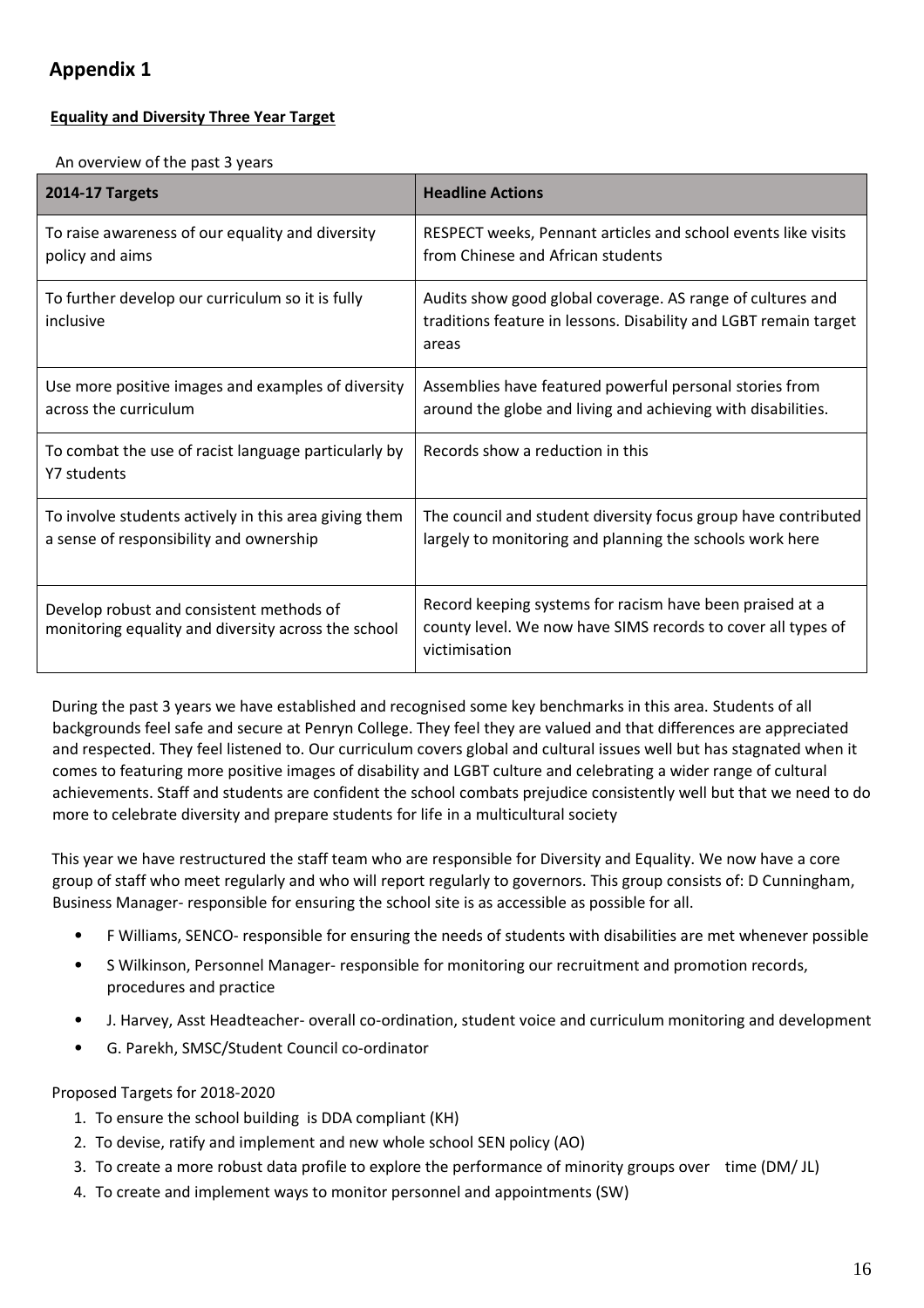- 5. To create a team of student leaders who will research and identify curriculum targets for this area and meet with HODs/ subject teachers to ensure their implementation (DM/ KO) These proposed targets have been identified following:
- A student focus group meeting
- A staff survey
- The Diversity and Equality team exploring the school's relevant data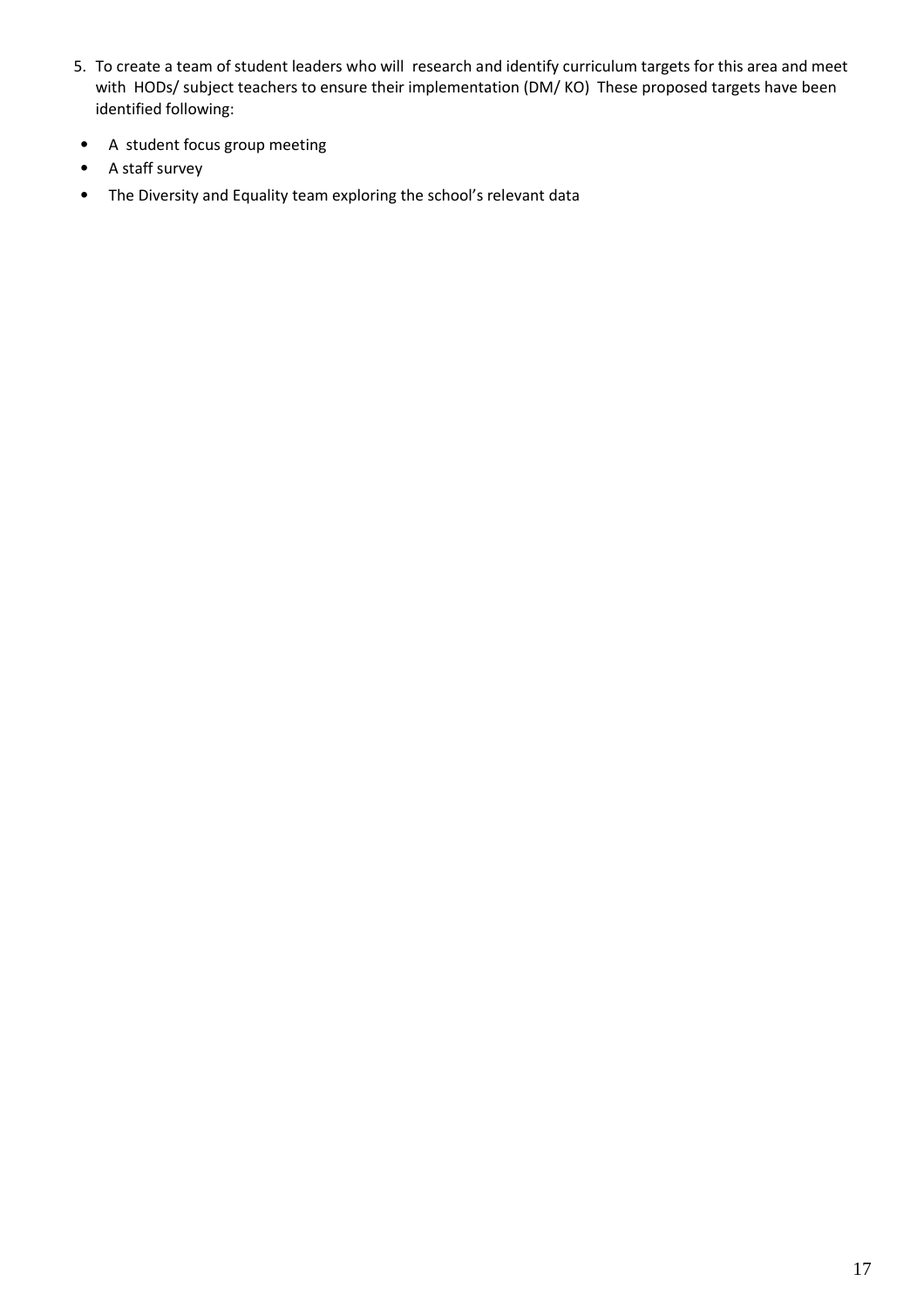## **Appendix 2**

### **Penryn College- The Equality and Diversity Curriculum**

History:

Year 8: Reformation and religious persecution; Native Americans – including the first contact with the whites and the destruction of a people. White migration to America. Year 9: Twentieth Century – Holocaust

Year 9: Empire and the slave trade, Women and the vote GCSE: Germany 1919-1945 including Holocaust.

#### RE:

Year 9 Islam. Prejudice and discrimination – racism, stereotyping, holocaust. Diversity in Cornwall – what it means to be Cornish Year 7 Buddhism, Christianity Year 8: Christianity, Aborigines, Native Americans. Buddhist, Jewish and Christian visitors have spoken in classes.

Geography:

Year 7 India – culture and migration. Britain – development of British Isles and migration, ancient tribes. Year 8: Settlement – migration. Japan – cultures. Year 9: migration in Europe. Italy – culture. GCSE : migration (EU migration)

MFL:

KS3 and KS4: life in the French and Spanish Speaking world: Comparing cultures. Disability and sport. KS3 Burkina Faso: family life and division of labour/education for boys and girls. Visit to Toulouse staying with a French family and hosting a French pupil here.

PSE:

Year 7: Differences and stereotypes. Year 8: diversity – disability, ethnic groups, travellers, religious groups. Year 9: Human rights. Year 11: V Skills – diversity. 8 strands of diversity. (visitors come in)

Food:

Special Diets in Year 10 and 11 and year 8 (diet planning) including vegan, coeliac, diabetes, lactose intolerance, religious diets etc Cornish foods in Year 9

Art

 $Ks<sub>3</sub>$ 

We look at a range of different cultures within projects and the art and craft they produce, it's symbolic meaning, and importance to their cultural beliefs e.g. Islamic Art and religion, African Art We also look at a range of Artists work and the context it was made in e.g. Futurists-some of their work was based on political events, conflict/war, and the reaction to mechanisation.

KS4

Portraits and how they portray identity.

World/historical/political events-theme based projects, such as war -emotion. Art from a range of different cultures and the context it was made.